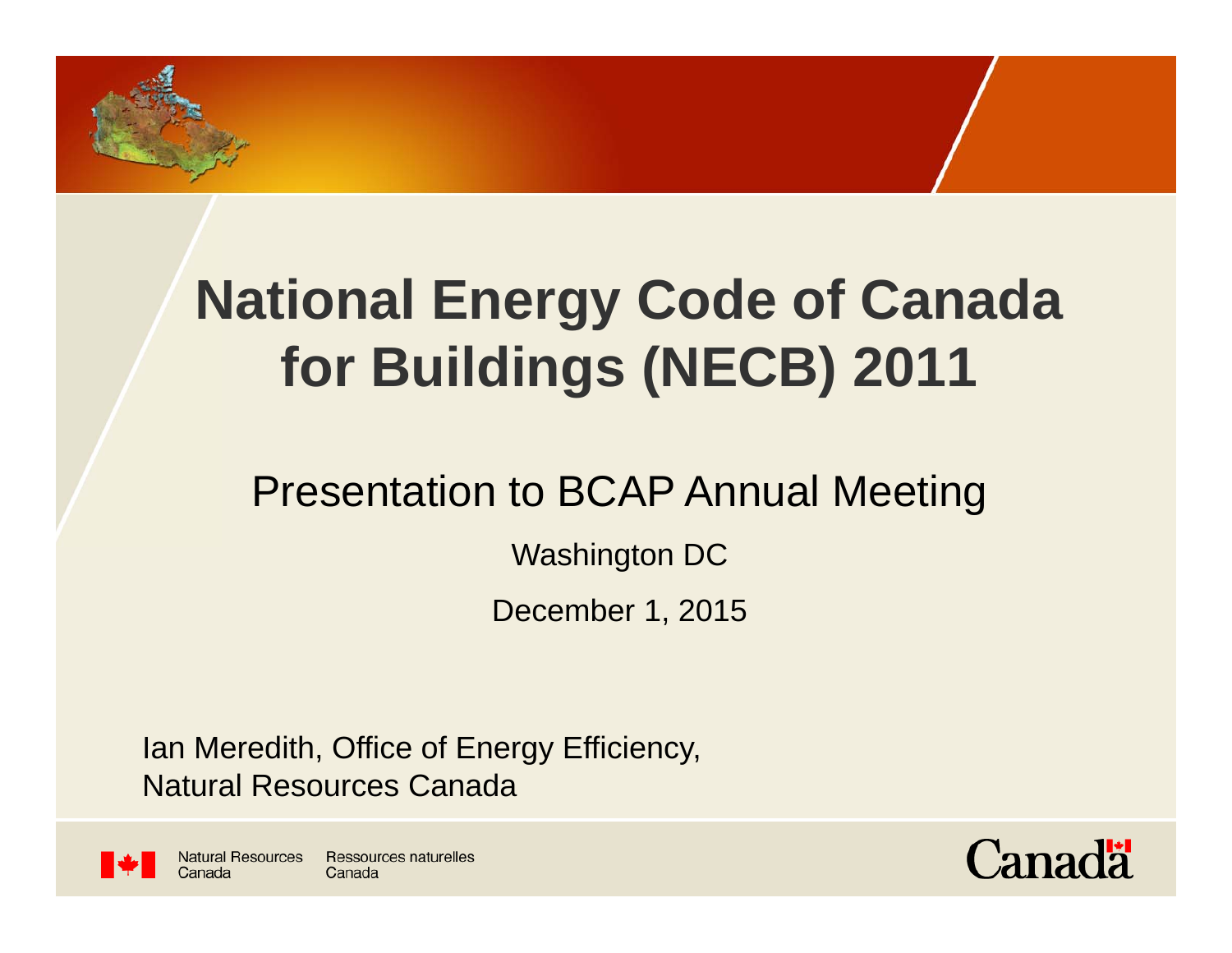

#### **Overview**

- **Building energy codes in Canada**
- **NRCan's Role in energy code development**
- **NECB 2011 Adoption in Canada**
- NECB 2011 compared to ASHRAE 90.1
- Residential energy codes (NBC, Section 9.36)
- NECB Compliance Status and Challenges





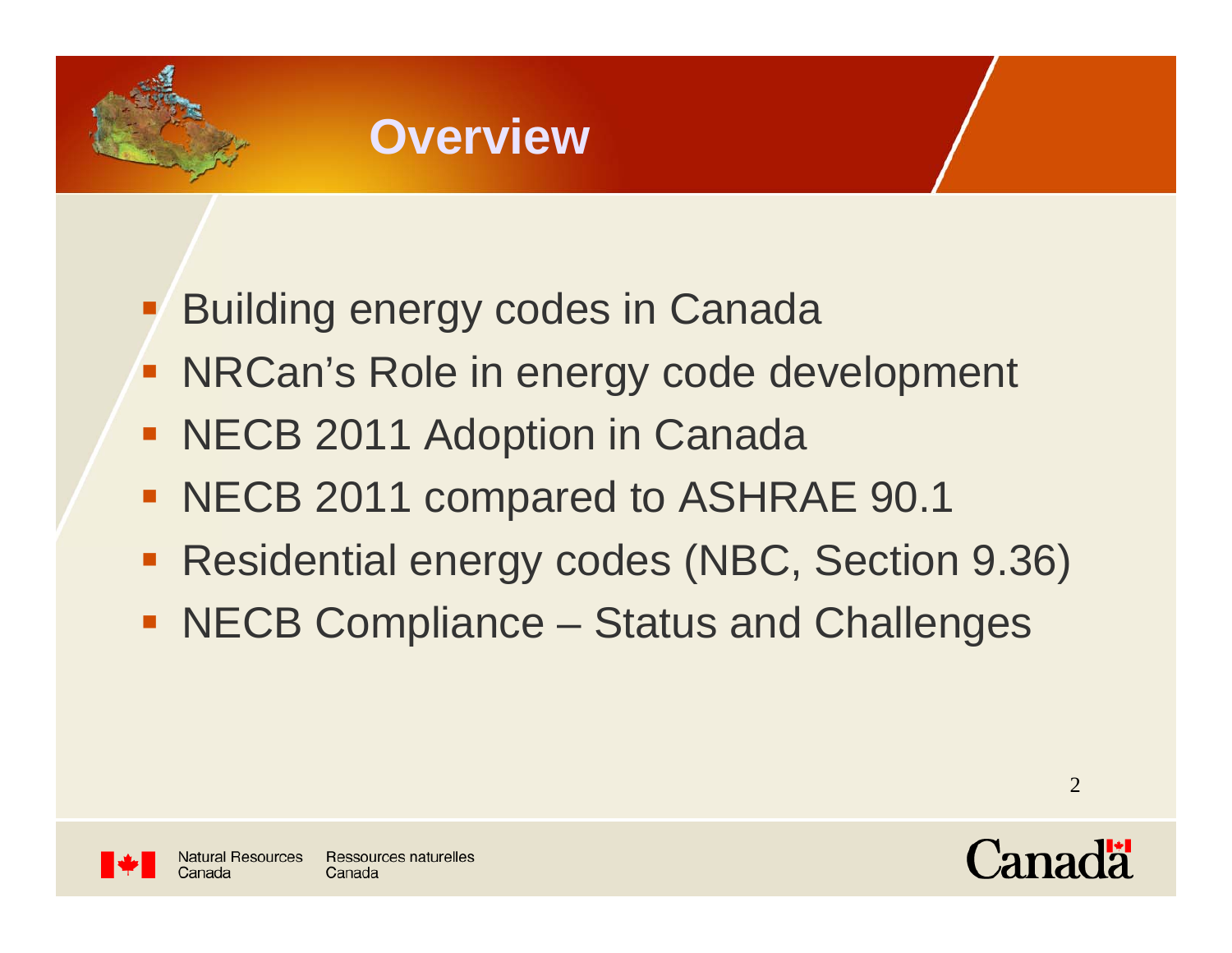#### **Energy Codes in Canada**

# **Overarching context**

- **Canadian building codes now address energy** both for large (C&I) buildings and houses
	- **this presentation will focus on buildings**
- **Canadian energy code experience is "newer" Exercially WRT adoption and compliance**
- **Canada and U.S.A. share interest in energy** codes but climatic and political/adminstrative distinctions are worth noting



Canada

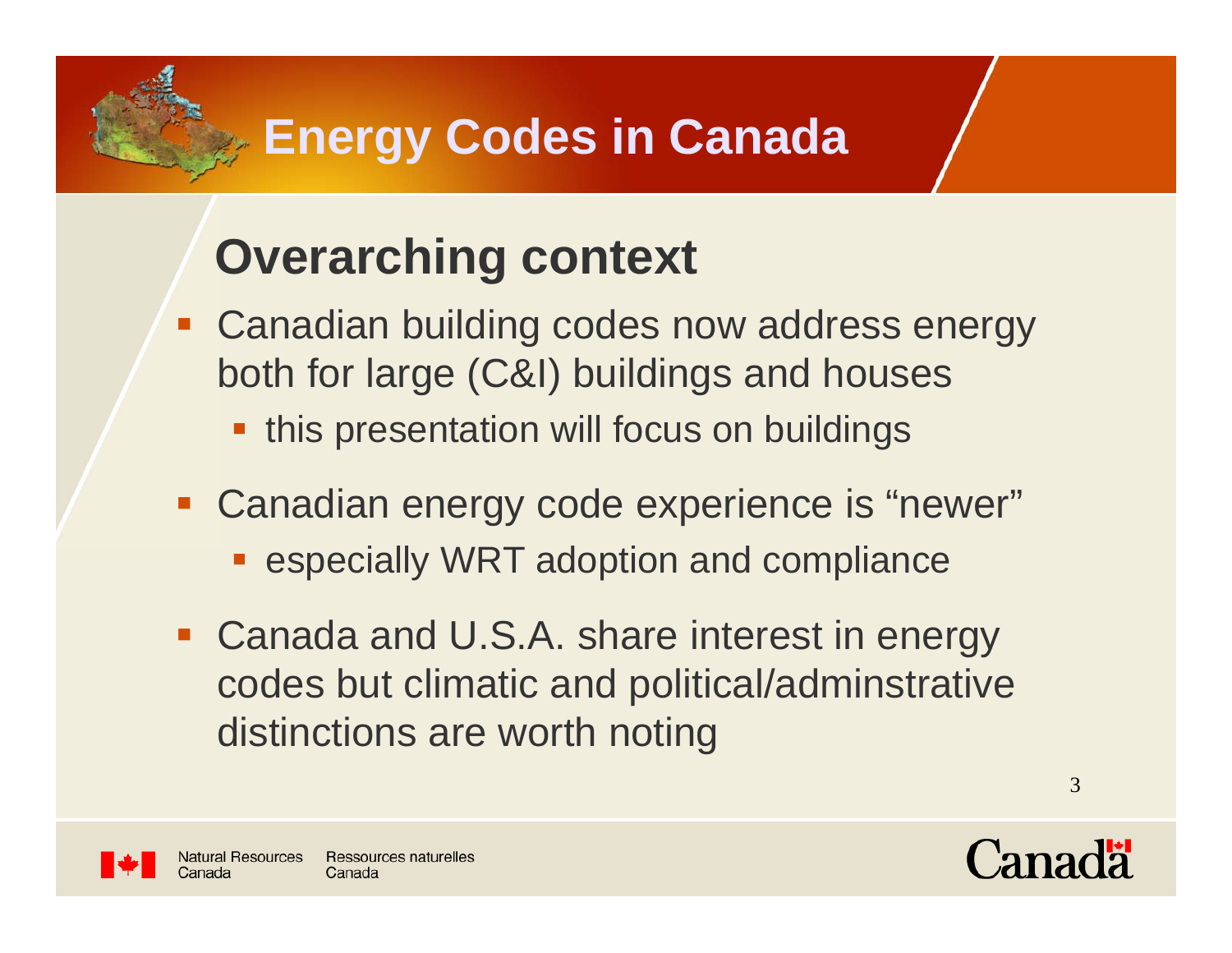# **NRCan's Role in Code Development**

- Ξ Canada is a confederation of provinces
- Ξ Provinces maintain constitutional responsibility over natural resources (including energy) and regulating the construction industry (i.e., building codes)
- NRCan (through the OEE) aims to continuously improve energy efficiency of buildings in Canada
- **OEE programming is developed and delivered in** consultation and cooperation with provinces, utilities, industry and other stakeholders





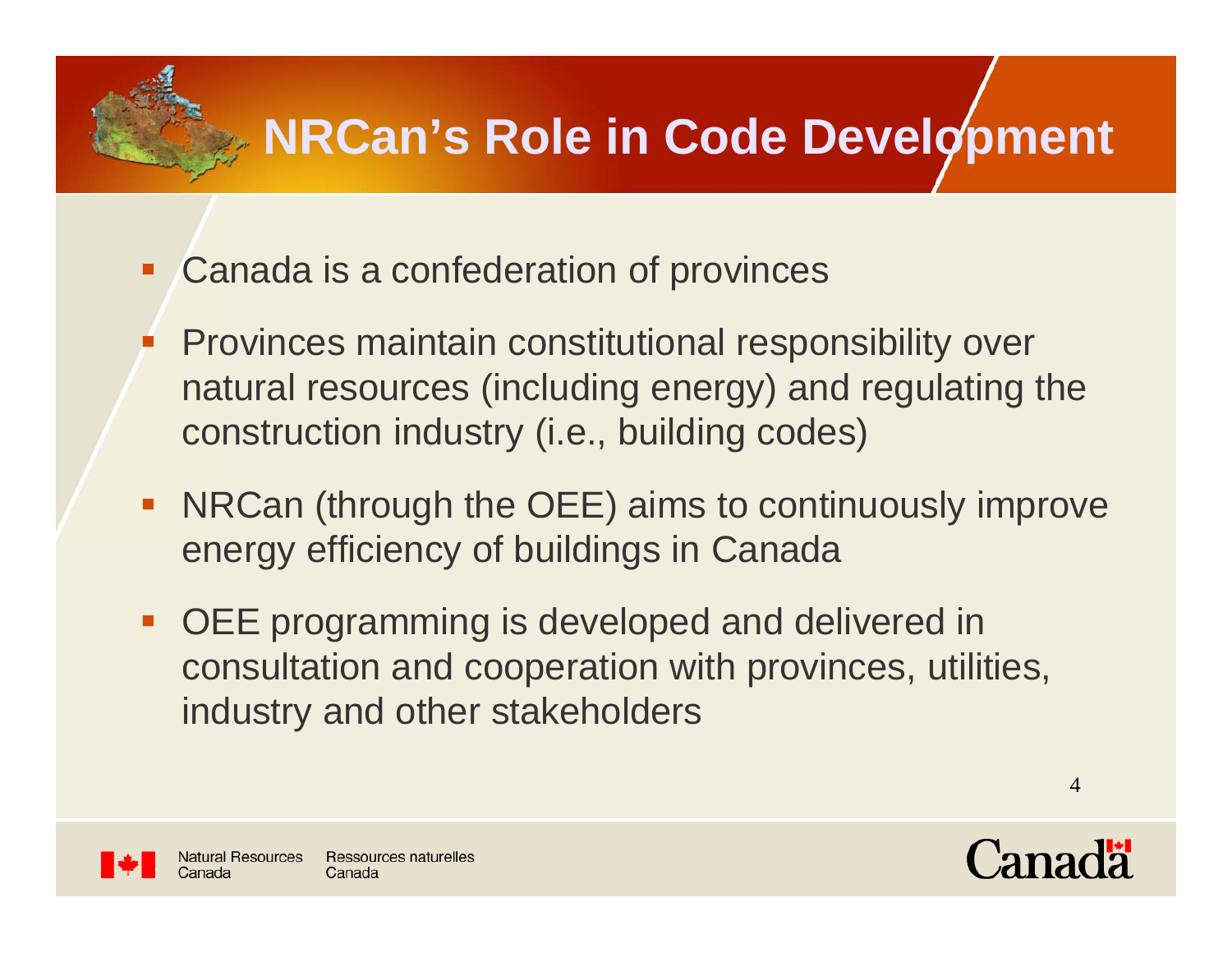### **National Model Codes System**

- National Building Code
- National Fire Code
- National Plumbing Code
- National Energy Code for Buildings



#### Provincial/Territorial Building Codes

• Model National Codes updated every 5 years  $5$ 



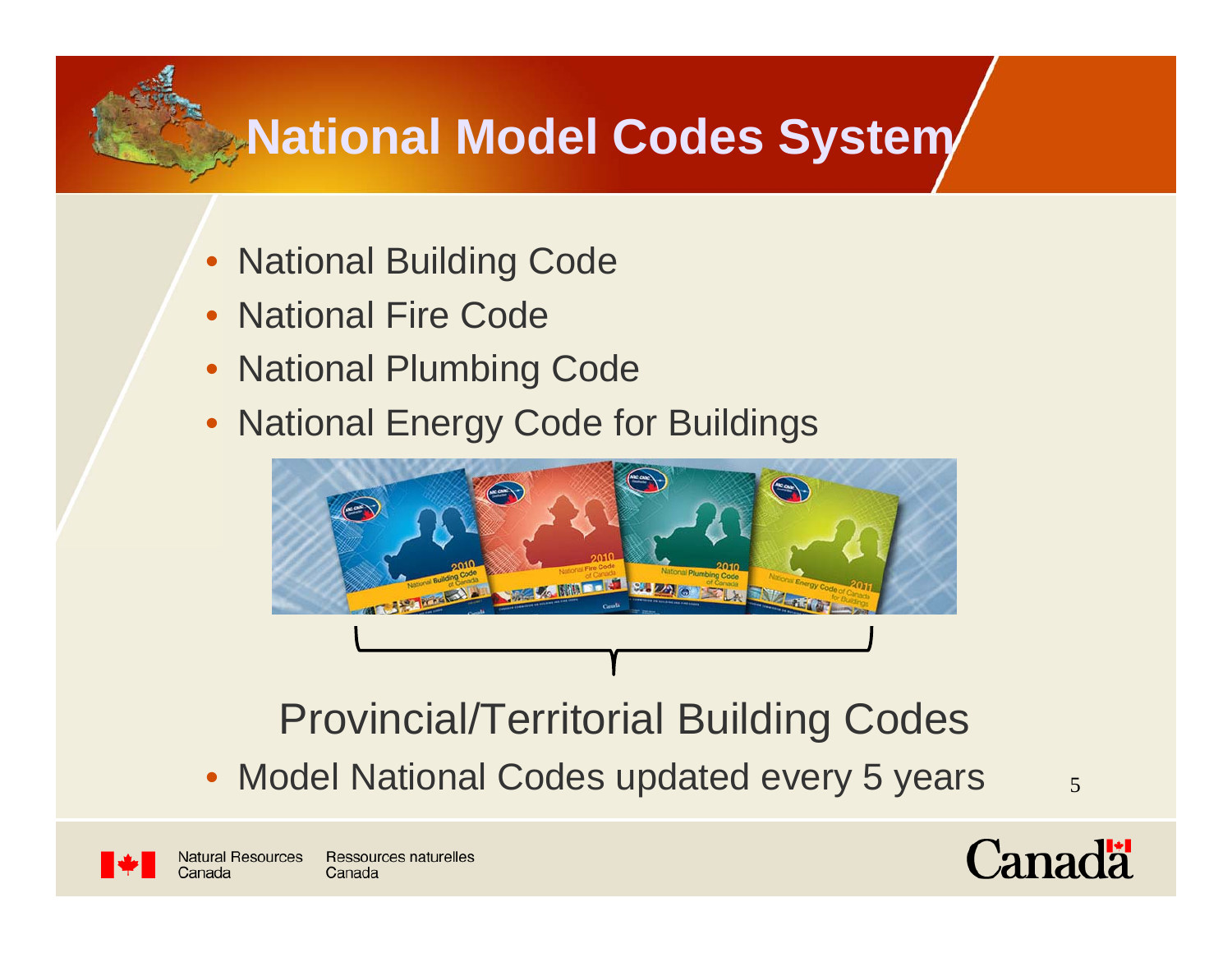# **NRCan's Role in Code Development**

- 1997, NRCan supported the National Research Council (NRC) development of the first Model National Energy Code for Buildings (MNECB 1997)
- Π MNECB 1997 provided energy criteria to augment basic (safety, structural) code requirements
- $\blacksquare$  Codes must be adopted by provincial/territorial authorities to become law; none chose to adopt MNECB 1997
- $\blacksquare$  MNECB provided basis for an OEE design incentive program (CBIP) and LEED-NC Canadian energy reference
- These initiatives established increased energy awareness, energy modelling profession and more efficient designs

6



Canada

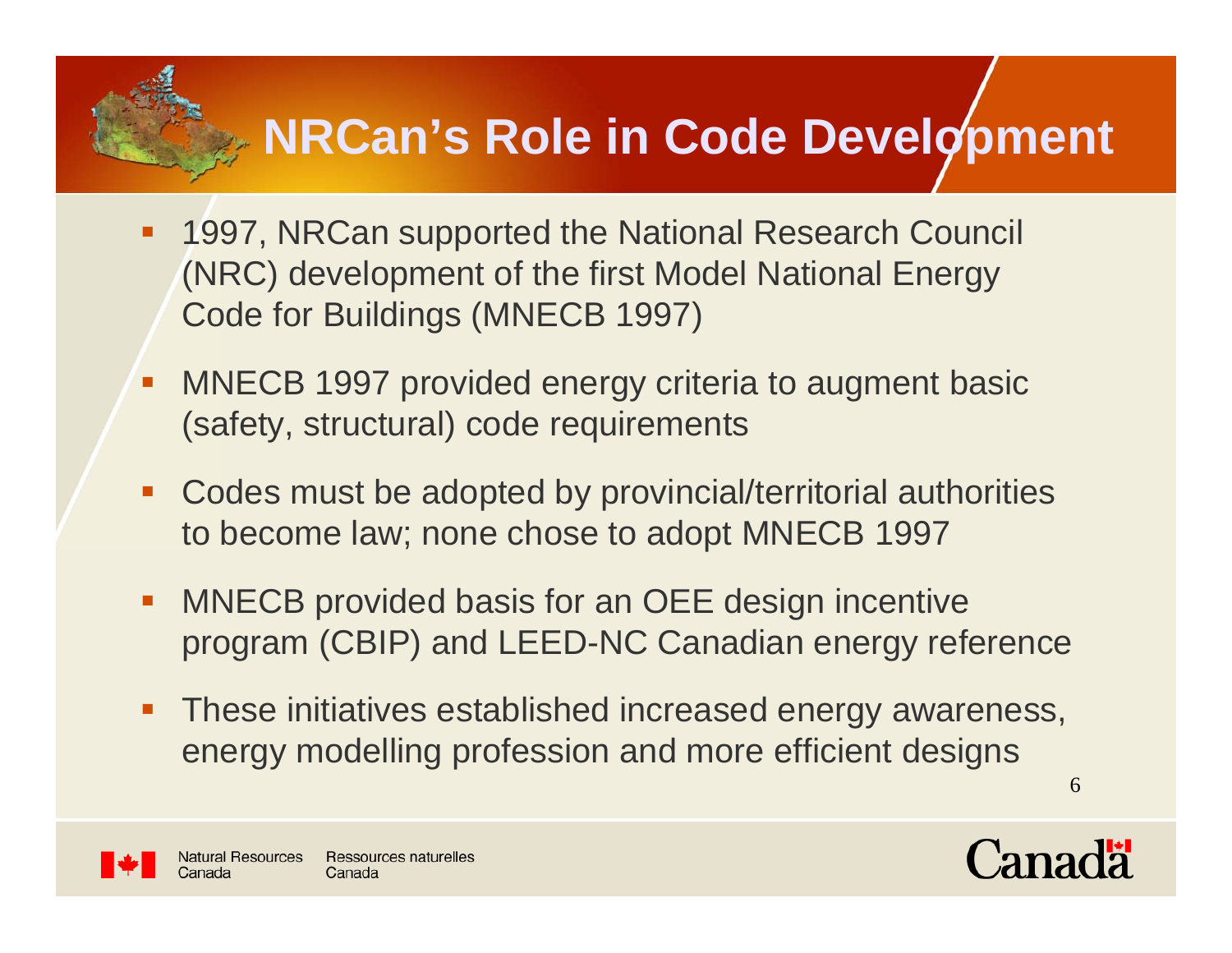# **NRCan's Role in Code Development**

- Π In 2006 the Council of Energy & Mines Ministers committed to a cycle of continuous energy code improvement
- $\overline{\mathbb{R}}$  In 2007 NRCan secured funding to update MNECB 1997, energy goal of being 25% more stringent than the old code
- $\blacksquare$  National Energy Code of Canada for Buildings (NECB 2011) was published in November 2011
- $\blacksquare$ NECB 2015 will be published in December 2015
- $\blacksquare$  The NECB is now on the same 5-year update cycle as NBC, NFC, NPC; however a 2017 interim update is anticipated





Canada

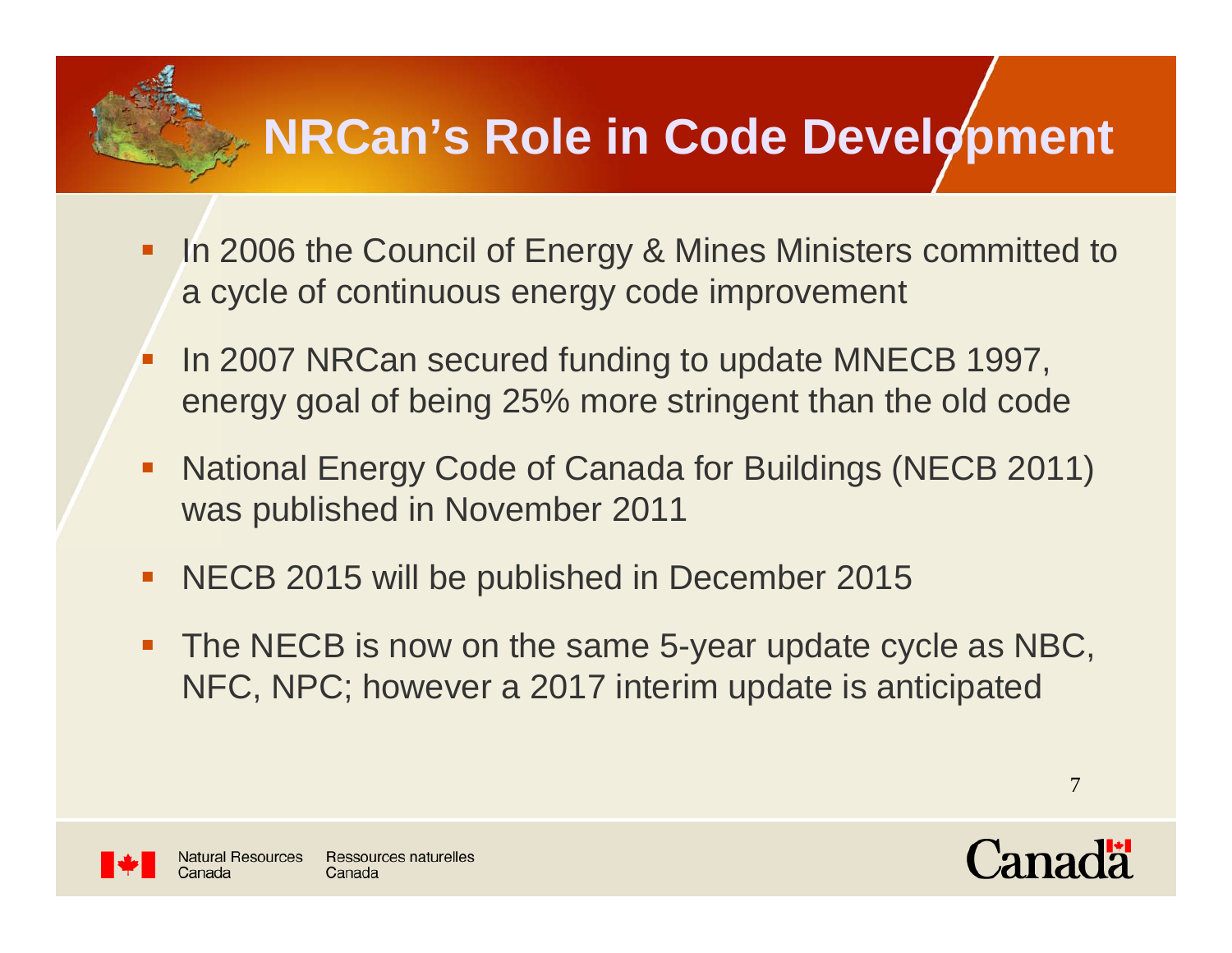# **NECB 2011 Adoption in Canada**



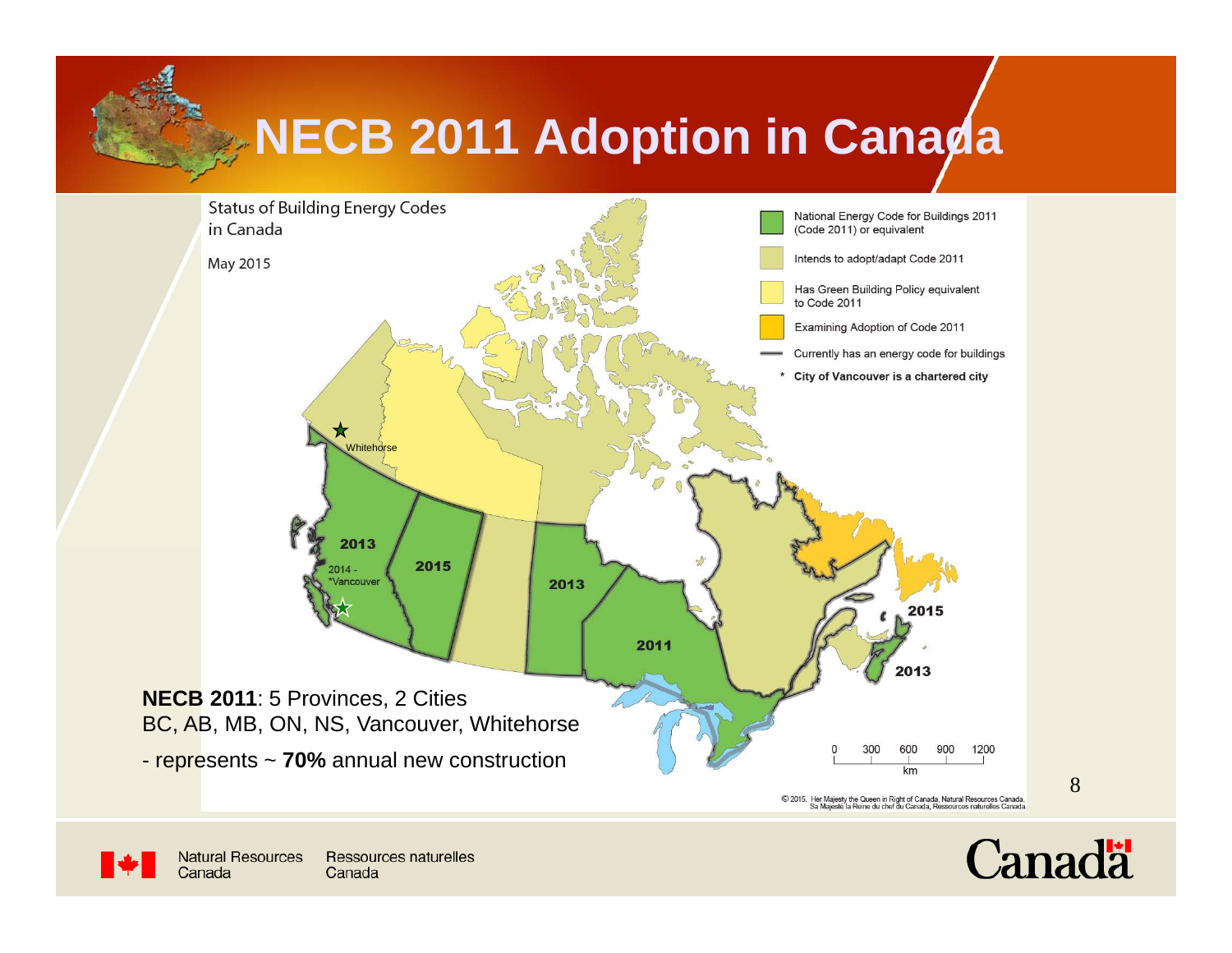### **National Energy Code of Canada for Buildings (NECB)**

#### **Objective based code:**

- To limit the risk that the design/construction of the building will have an "unacceptable effect on the environment";
- **SPECIFICALLY limit the "excessive use of energy"**

#### **Criteria linked to functional statements:**

- **.** "limit the thermal transfer through the envelope"
- "limit the inefficiency of specified equipment"

#### **Otherwise technically similar to ASHRAE 90.1**

- **Example 2 and responsive Standamental building elements (envelope,** HVAC, lighting , service water heating, etc.)
- Treats energy as "source-neutral" priority on consumption



Canada

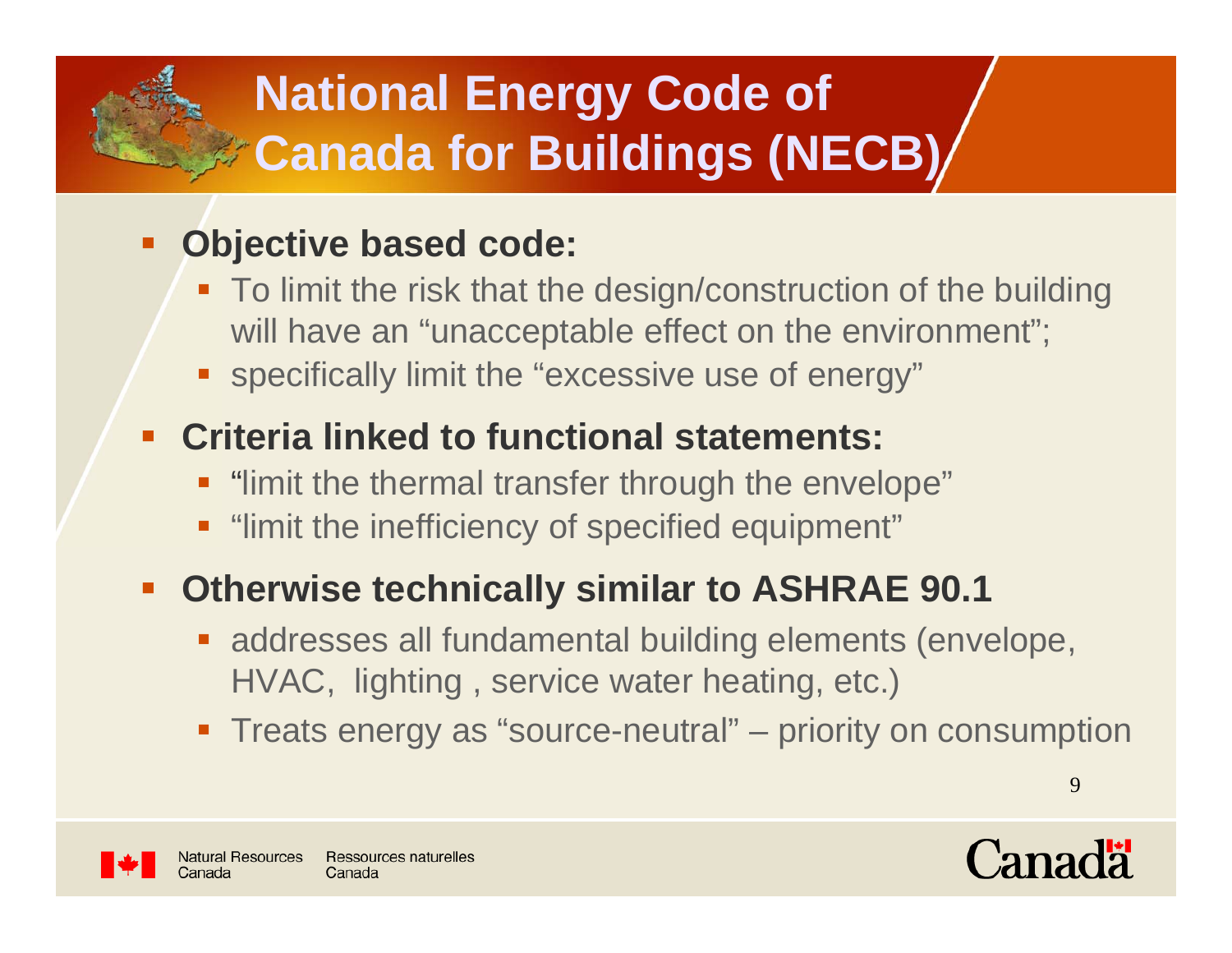# **NECB 2011 vs ASHRAE 90.1**

#### General distinctions

|                          | <b>ASHRAE 90.1</b>       | <b>NECB 2011</b>     |
|--------------------------|--------------------------|----------------------|
| Document type            | <b>Industry Standard</b> | <b>Model Code</b>    |
| <b>Original creation</b> | 1975 (ASHRAE 90)         | <b>1997 (MNECB)</b>  |
| Continuous improvement   | $2001 - 3$ -yr cycle     | $2006 - 5$ -yr cycle |
| <b>Current adoption</b>  | 43 States (22 @ 2010+)   | <b>5 Provinces</b>   |
| <b>Adoption coverage</b> | > 90% new floorspace     | 70%                  |
| <b>Climate Zones</b>     | 1-8; mostly 2-6          | 5, 6, 7A, 7B, 8      |
| <b>Climatic focus</b>    | Temp + Humidity          | Temperature only     |



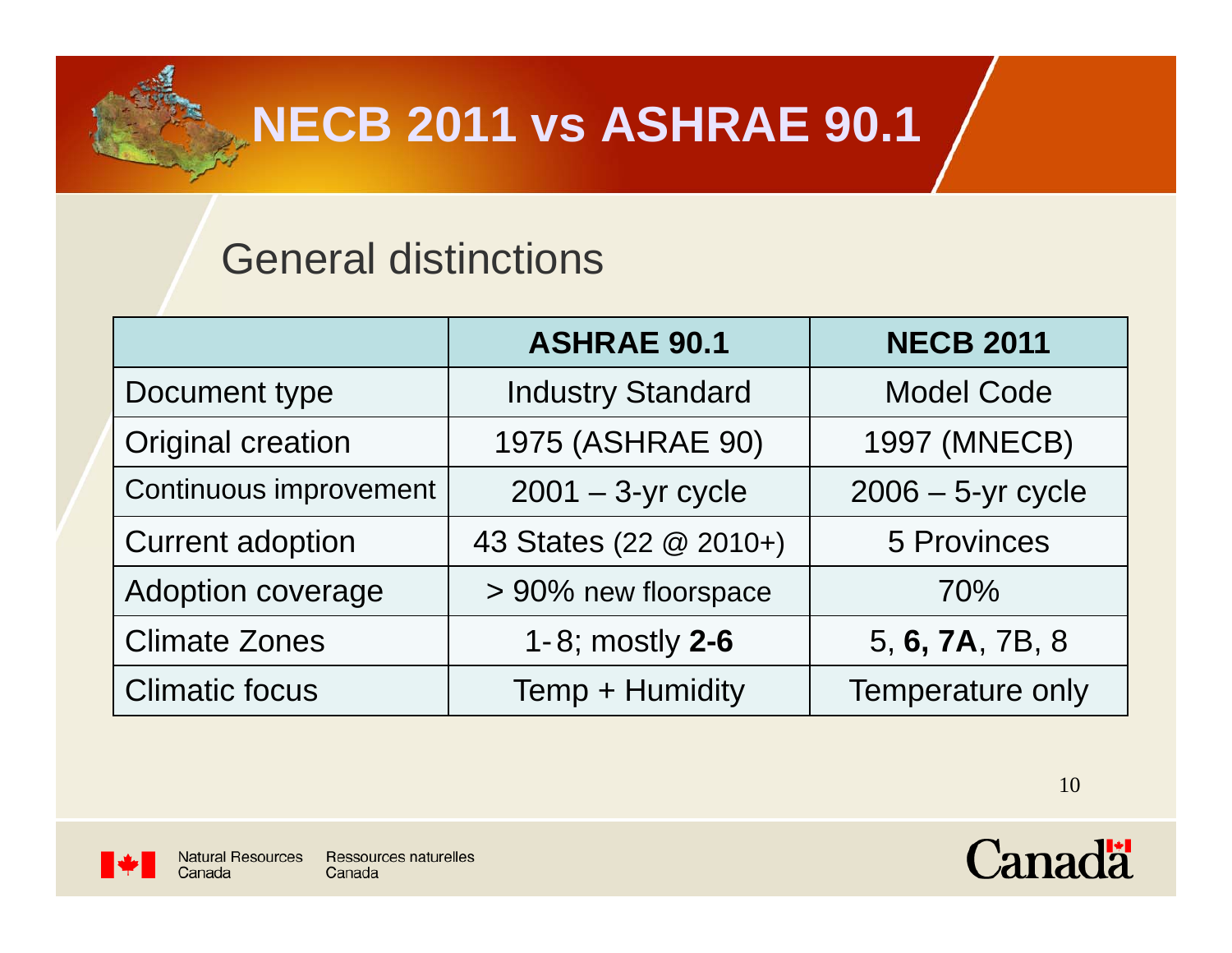### **Canada and U.S. Climate Zones**

- œ. Most Canadians live in Zones 6 and 7a(75 % within 100 miles of the U.S. border)
- **Heating dominates energy demand over cooling**





**Natural Resources** Ressources naturelles Canada

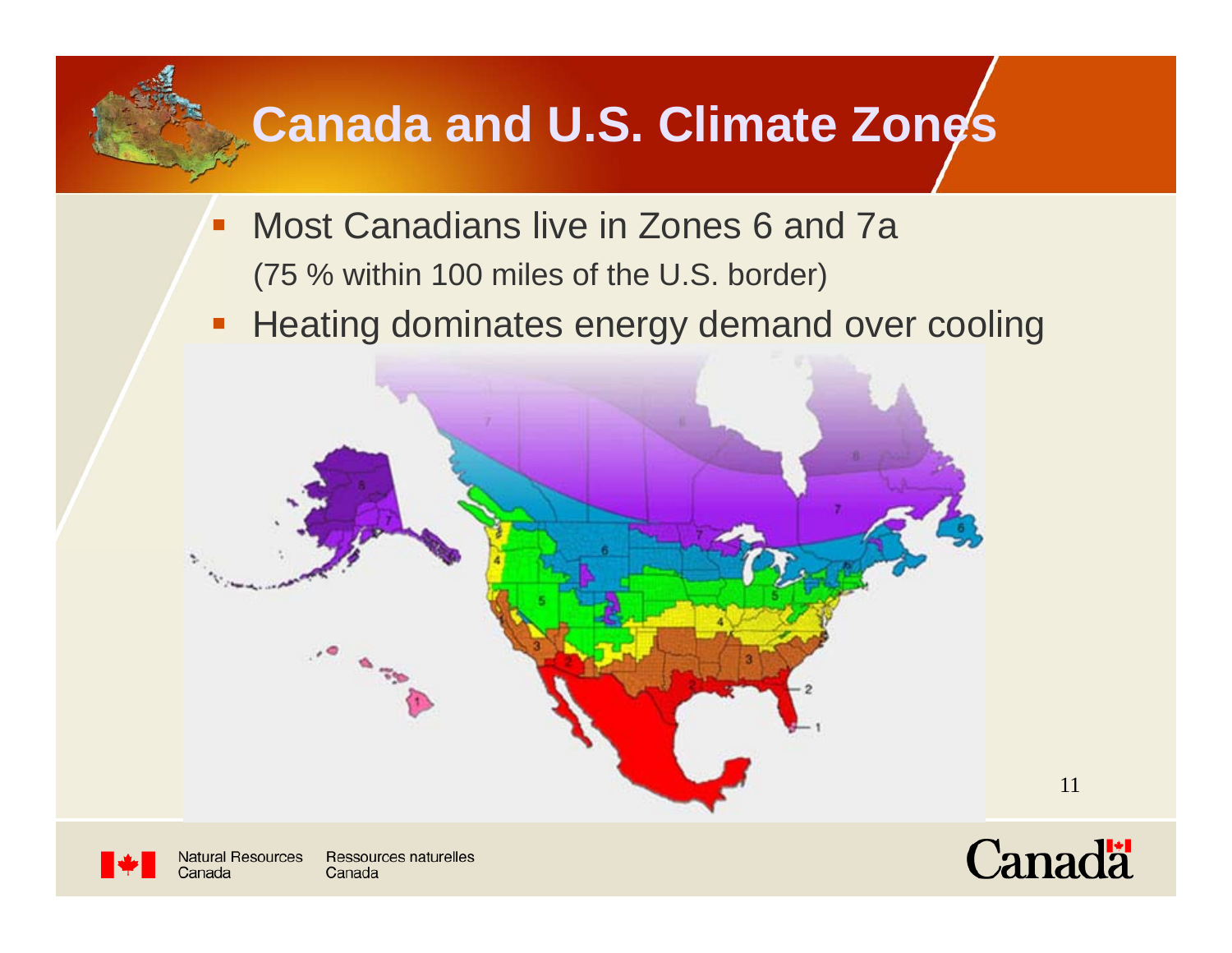

### **NECB 2011 vs ASHRAE 90.1**

#### Technical distinctions

|                                     | <b>ASHRAE 90.1</b>                                                       | <b>NECB 2011</b>           |
|-------------------------------------|--------------------------------------------------------------------------|----------------------------|
| <b>Climatic orientation</b>         | Cooling regime                                                           | Heating regime             |
| <b>Units</b>                        | <b>Imperial &amp; Metric versions</b>                                    | Metric only                |
| <b>Compliance paths</b>             | Prescriptive, Performance,<br>Trade-off options (more extensive in NECB) |                            |
| Performance path/<br>modeling basis | Energy cost budget                                                       | Energy use                 |
| Language                            | <b>English only</b>                                                      | Bilingual (English/French) |

• Relative stringency depends upon iteration, but NECB tends to be more stringent for heating



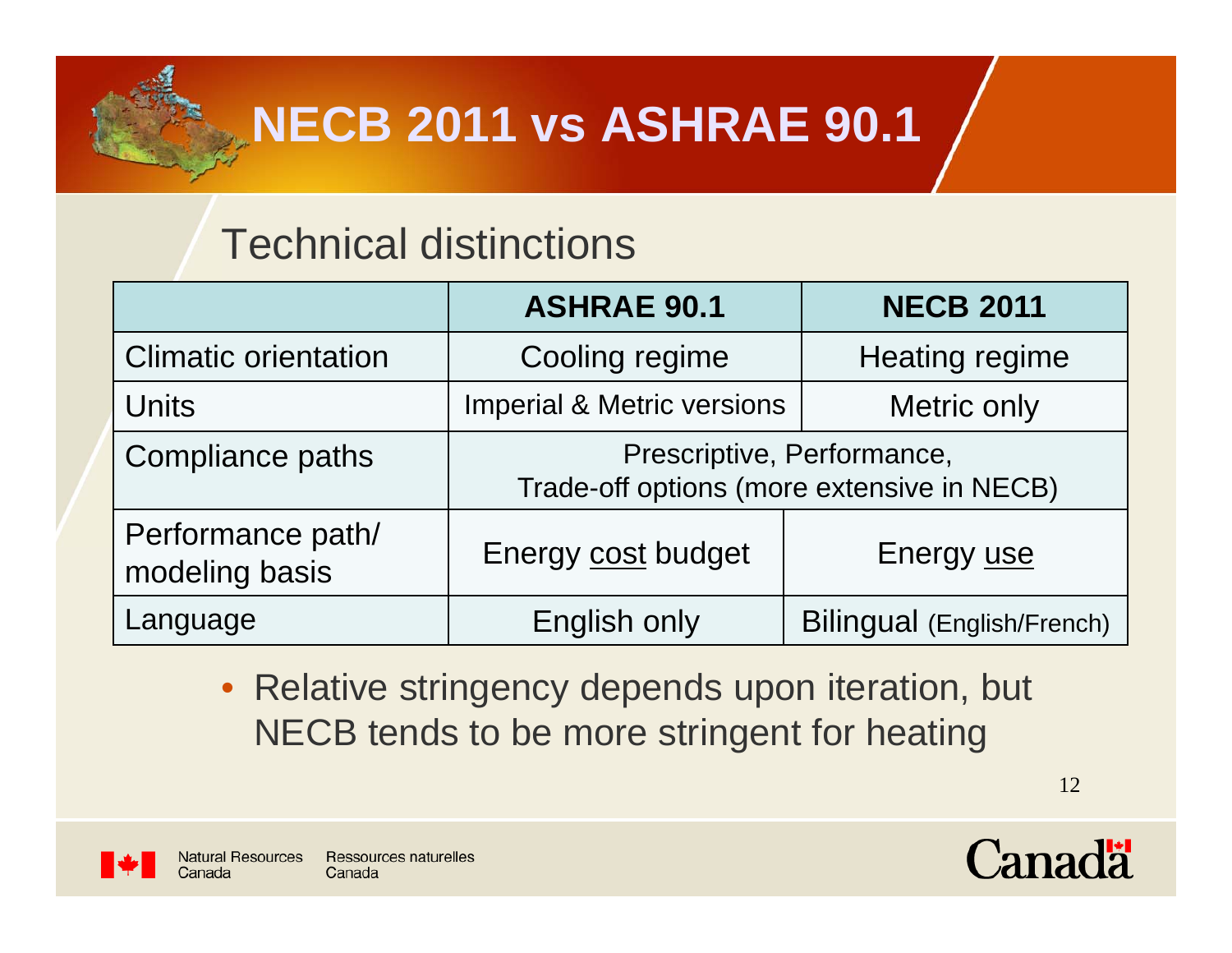### **Residential Energy Code**

- **National Building Code Part 9 provides** requirements for houses and small buildings
- **Energy efficiency now addressed in Section 9.36** (as of NBC 2010)
- **Comparable to NECB, but simplified and scaled** to smaller structures
- **In theory, provinces adopt with NBC, but are free** to defer or adapt specific measures.





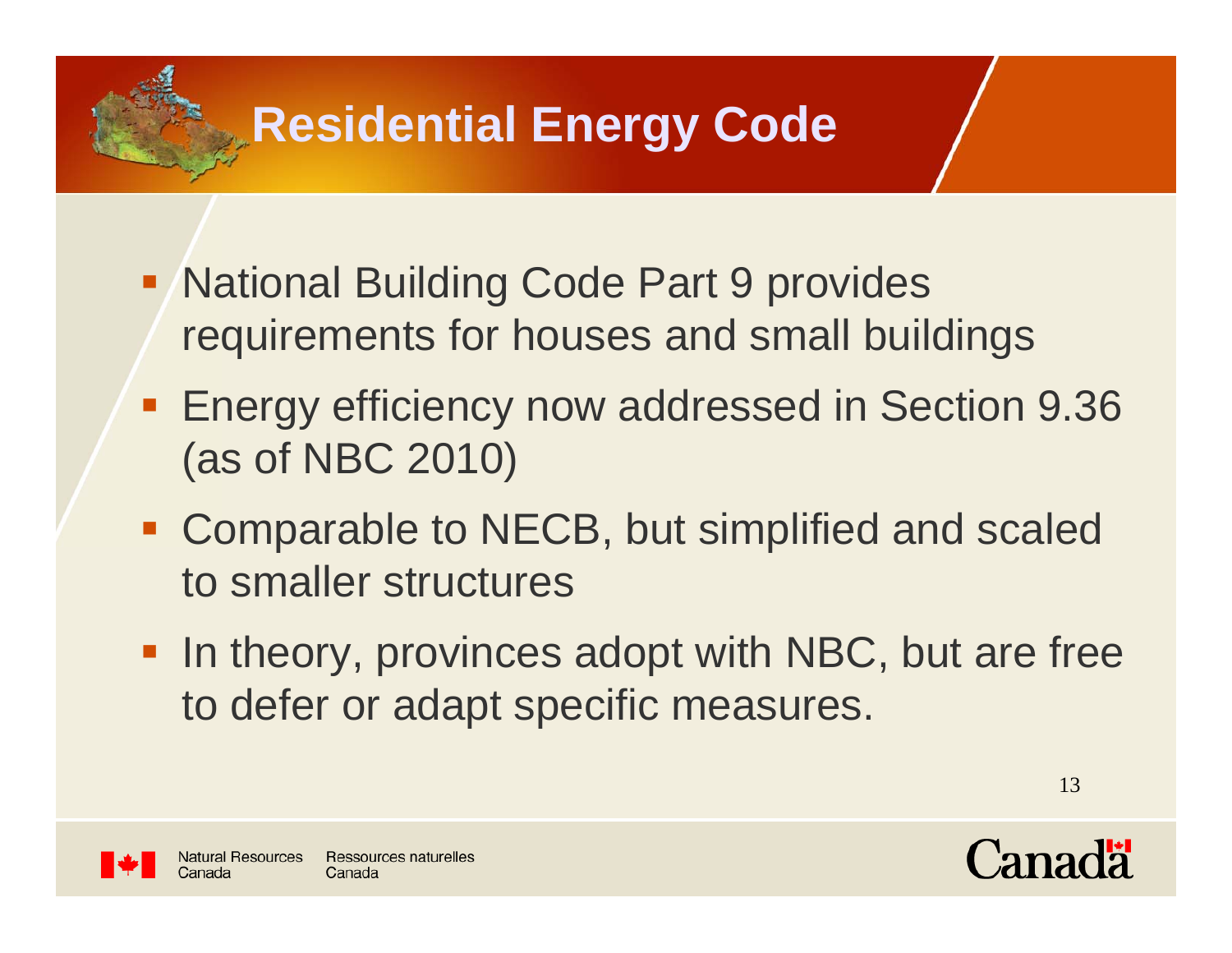#### **NBC 9.36 Adoption in Canada**





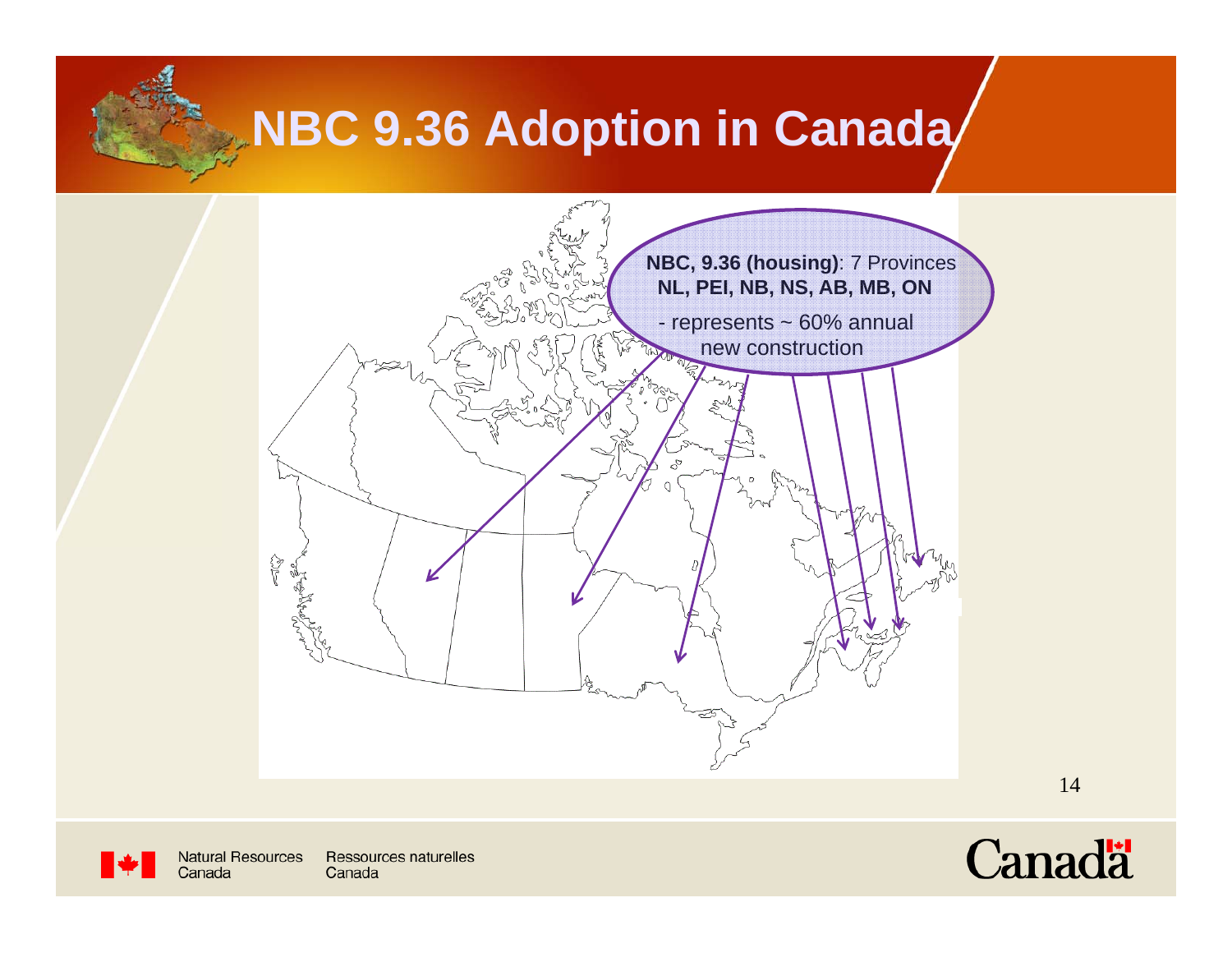

#### **Tools Available to Support NECB 2011 Users**

- Code User's Guide
- **Compliance checklists**
- **Trade-off path calculators (NRCan):** 
	- Part 4 (Lighting), Part 5 (HVAC) & 6 (SWH)
- **CanQuest Building Energy Modelling Software** 
	- Auto-generates compliance report
- CanQuest Training (1-day and 2-day courses)



Canada

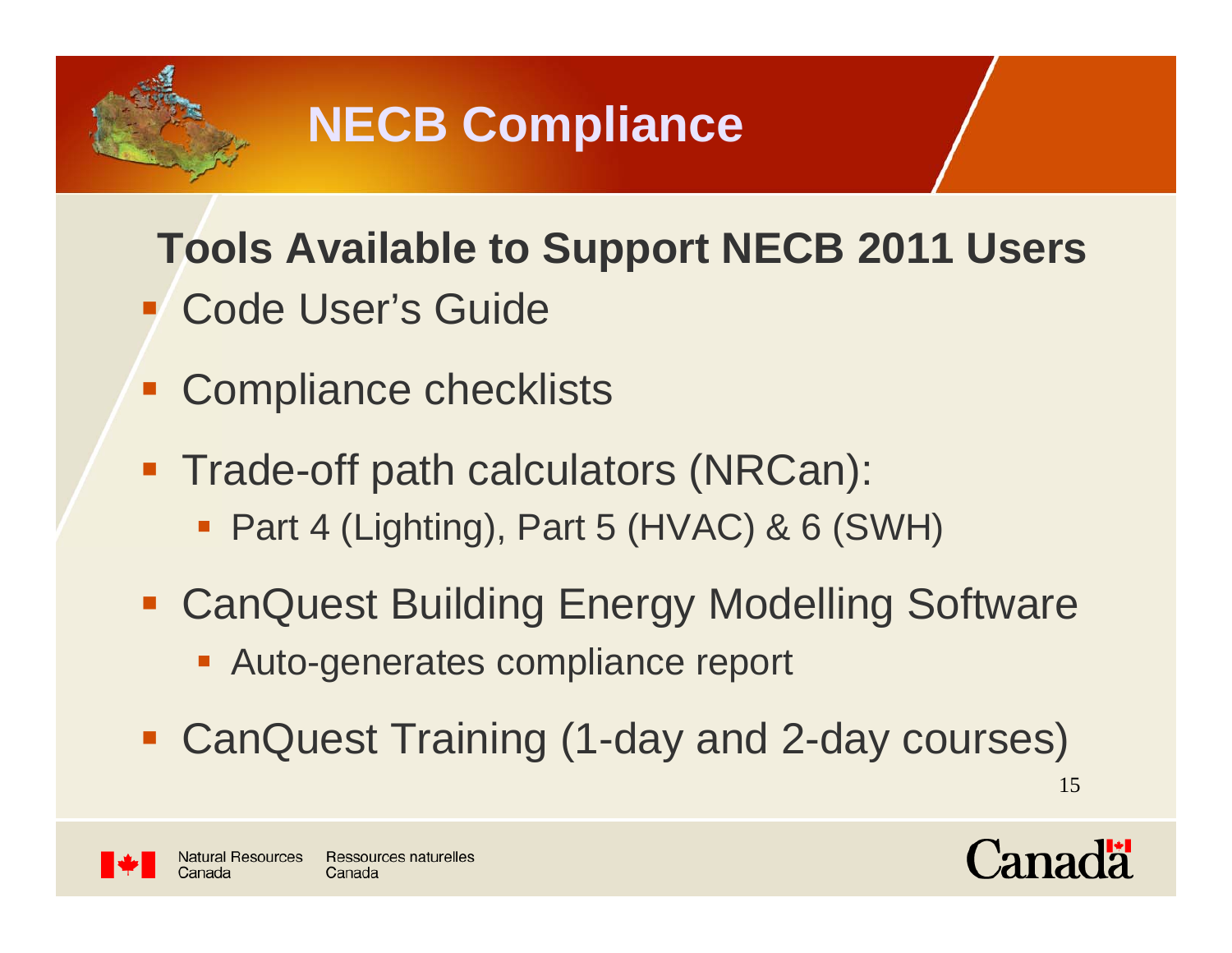

#### **A variable landscape**

- **Variation in adoption across Canada** 
	- **ON, BC builders have option of referencing other** Codes (ASHRAE 90.1, MNECB + 25%)
	- **Designers more familiar with existing references** …and software tools (EE4)
- **Wide variation in compliance and enforcement**
- **Some AHJ are very progressive; others** struggling to adapt to added compliance



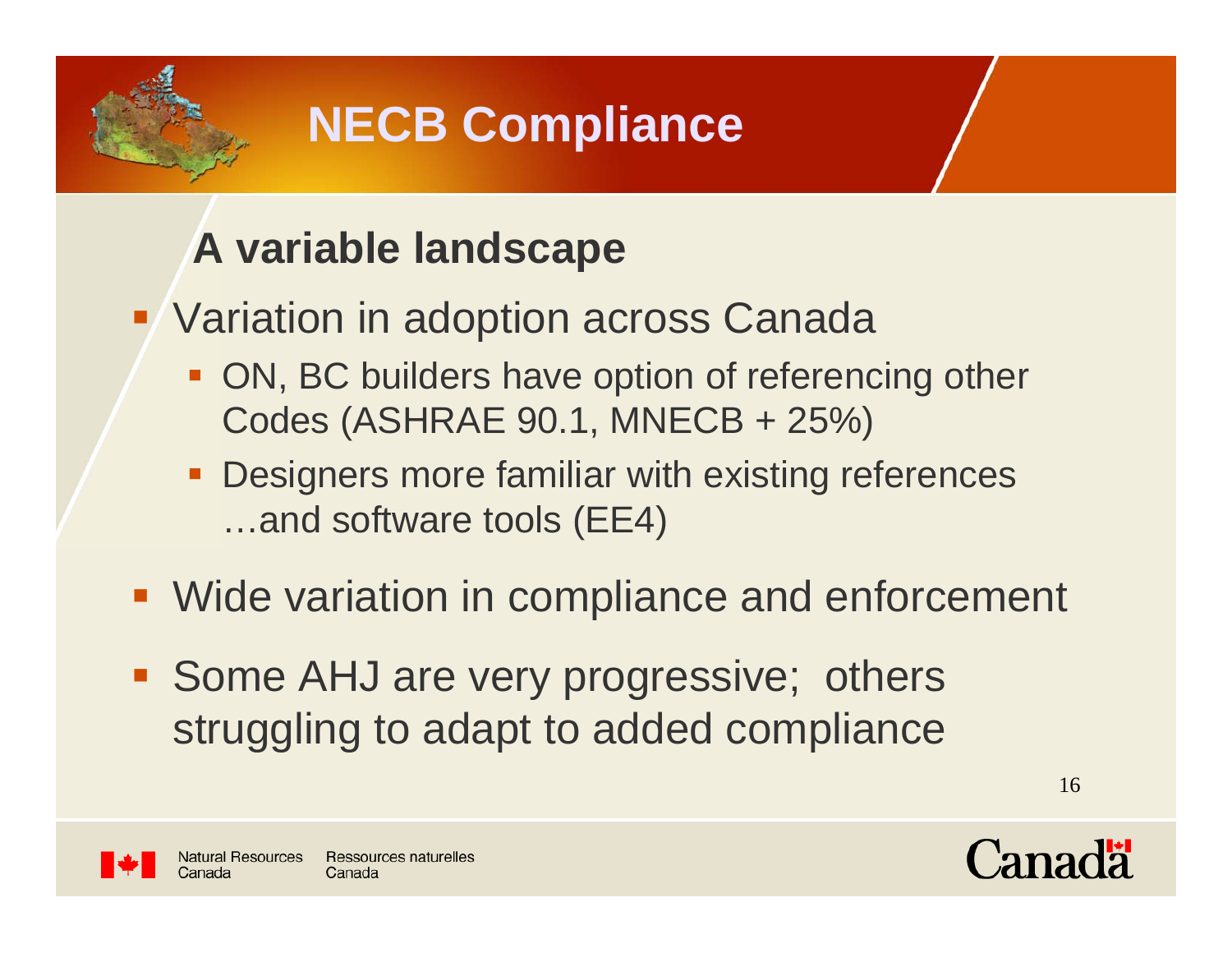

#### **Challenges and Barriers**

- **Code officials (local) tend to be overworked and** under-resourced
- **EX Competent but challenged to learn energy aspects:** 
	- **Subjectivity and complexity of energy criterially**
	- Range of technical disciplines (envelope, HVAC, etc.) expertise required to judge compliance in all areas
- Tendency to depend upon engineers' stamp
- **Paucity of reliable data on compliance**



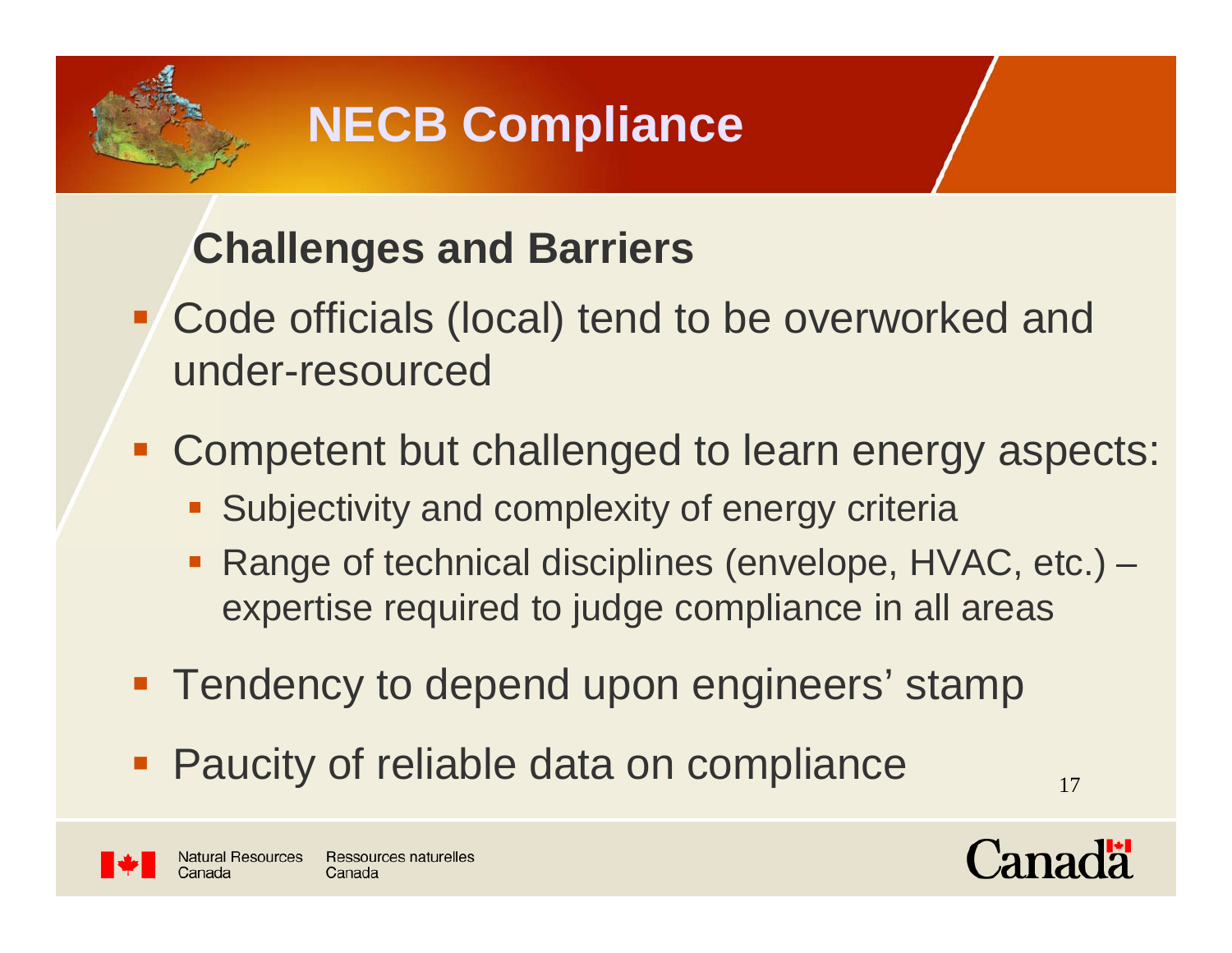

#### **Our questions for you…**

- How exactly to define "compliance"?
	- …and "% rate" of compliance?
	- …and encourage credible data collection?
- **Proven best practices and facilitation techniques?**
- **Engaging smaller communities (vs. large cities)**